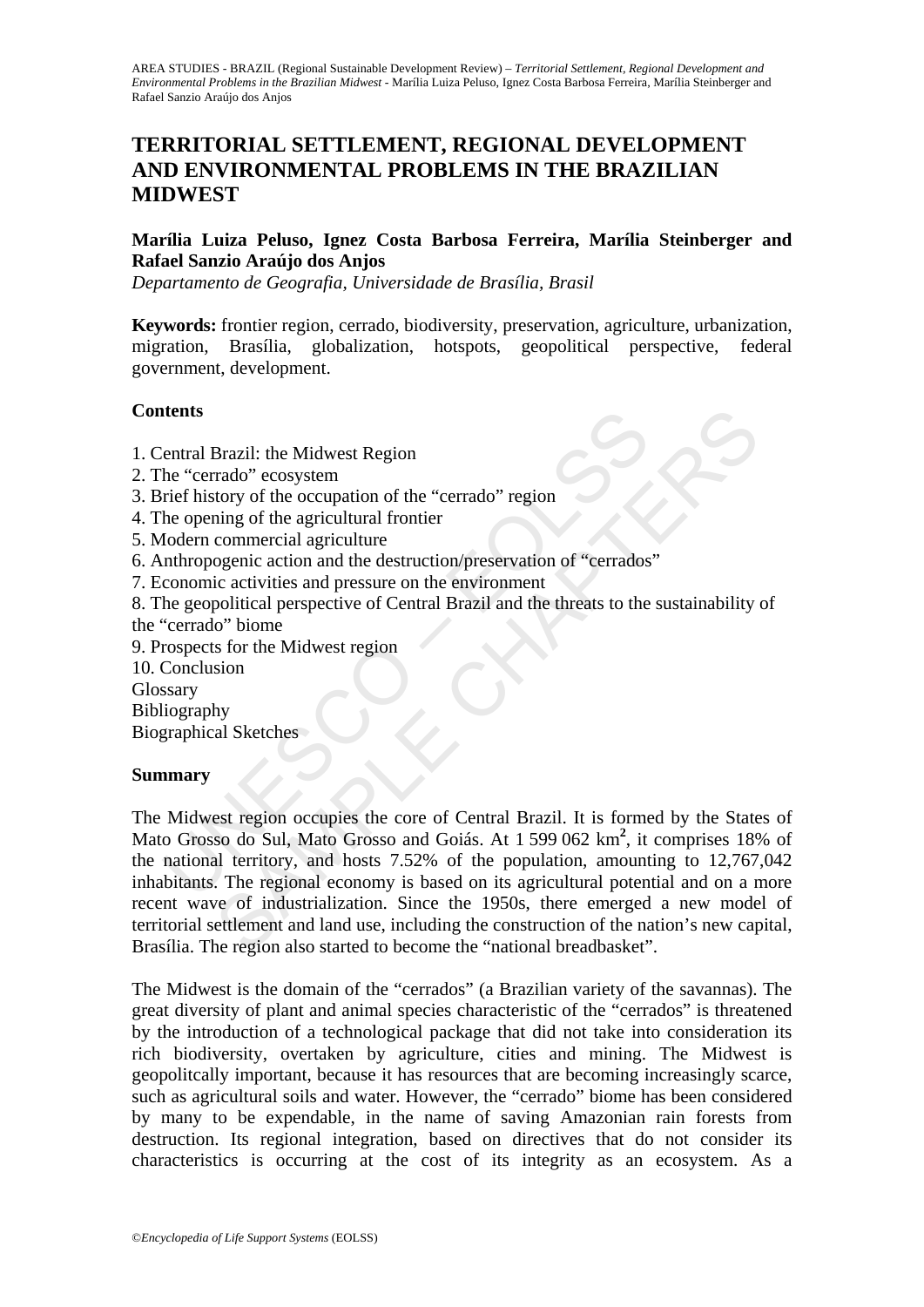consequence, the Brazilian "cerrados" are considered, on a world-wide scale, to be among the 25 most critical areas and one of the two Brazilian "hotspots'.

#### **1. Central Brazil: the Midwest Region**

Central Brazil encompasses a vast area of the country's interior, characterized by high plains and plateaus. The Midwest region occupies the core position in Central Brazil. It is the country's only non-coastal macro-region. It is formed by the states of Mato Grosso do Sul (MS), Mato Grosso (MT) and Goiás (GO), of the Distrito Federal (DF), Brazil's Federal District. The present border of the region results from the partitioning (in 1977) of the former state of Mato Grosso into two federated units (Mato Grosso and Mato Grosso do Sul), and from consequent changes in state boundaries. The size of the region was actually reduced, on account of two other factors: the exclusion of the state of Rondônia, in 1981, and the division of Goiás, in 1988, leading to the creation of the state of Tocantins. Both Rondônia and Tocantins were officially included in Brazil's North macro-region. Figure 1 displays a map containing Brazil's current politicaladministrative profile, highlighting the states that form the Midwest macro-region.



Figure 1. Spatial distribution of the "cerrado" ecosystem among Brazilian States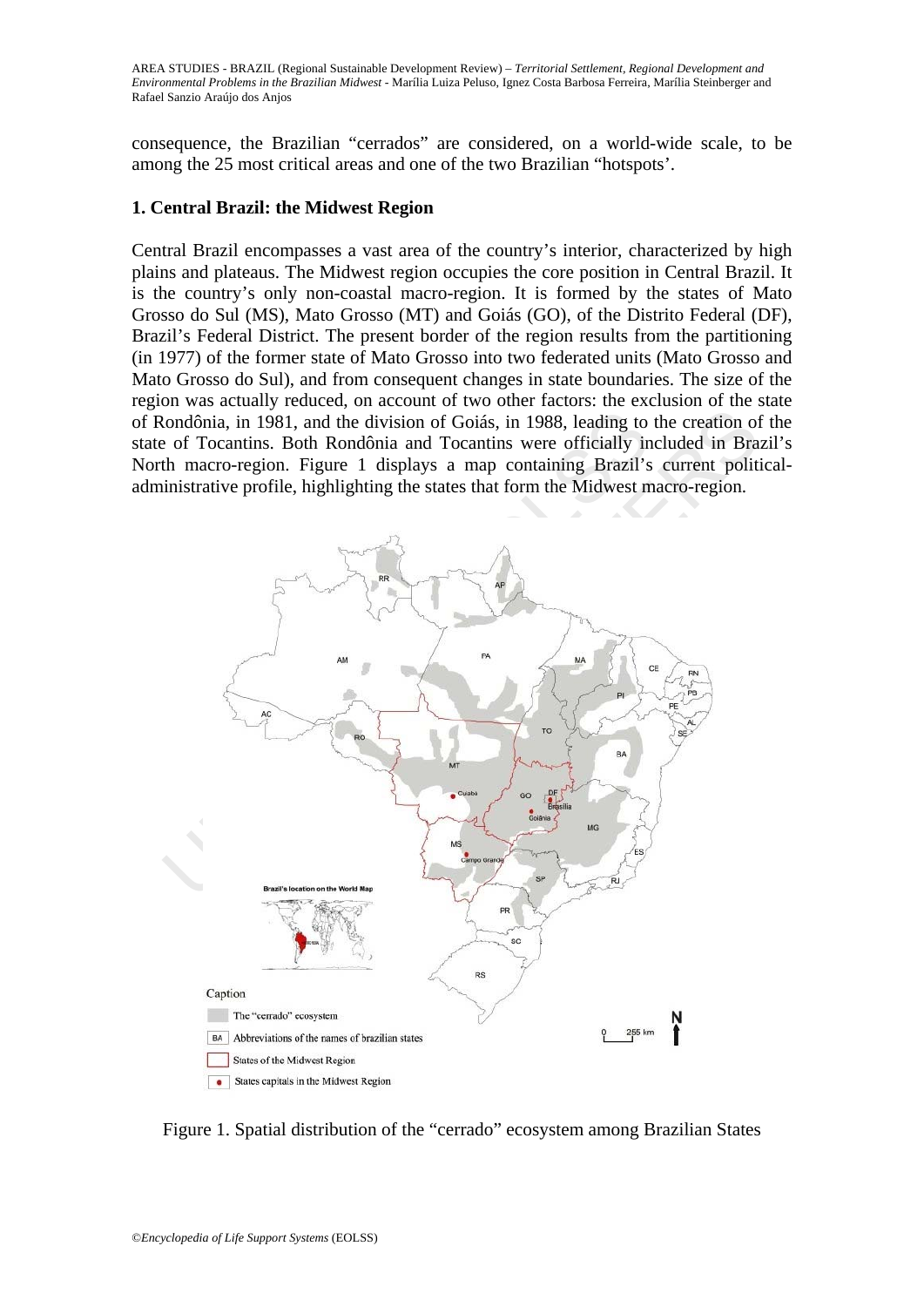Geographically, the Midwest, corresponds to about  $18\%$  (1 599 062 km<sup>2</sup>) of the Brazilian national territory. It is a frontier region that is highly important to biodiversity, and the stage for swift processes of social, economic and political change. According to Brazil's latest official census, in 2000, the region held 7.52% of the national population, corresponding to 12 767 042 people. The thrust of the regional economy, which is consolidating itself as a hub of modern agro-industrial activities, is based on three components—grain, meat and dairy products. There is also a more recent industrial sector, represented by mining, industrial transformation, and mining of non-metallic minerals, besides other industries, particularly food and textile products. Despite being mostly dedicated to agriculture, since the 1980s the region's urban population has surpassed its rural population, a fact that stems from the very processes that shaped its territorial occupation.

Starting in the second half of the twentieth century, the political and economic importance of the Brazilian Midwest increased. It hosted the Federal District and the new national capital, Brasília, becoming at about the same time a sort of "national breadbasket", as the result of massive state action that induced a new model of use and occupation of the territory. To make this new development project possible, governmental initiatives, such as the construction of large dams on the Grande, Paranaíba and Tocantins rivers, and the building of new roads, were devised to support the grand transformations of this region.

### **2. The "cerrado" ecosystem**

ting in the second half of the twentieth century, the polition<br>ortance of the Brazilian Midwest increased. It hosted the Feder<br>national capital, Brasília, becoming at about the same time a<br>dbasket", as the result of massiv 1 the second half of the twentieth century, the political and econc<br>of the Brazilian Midwest increased. It hosted the Federal District and<br>al capital, Brasilia, becoming at about the same time a sort of "nati<br>rt", as the r In terms of its natural vegetation, the Midwest is the reign of the "cerrado" floral formations, extensive savannas resulting from a combination of (1) a tropical, hot and sub-humid climate (Aw), (2) mostly level surfaces and sedimentary plateaus, (3) generous availability of water, and (4) low natural fertility of the soils. The Midwest also encompasses the Pantanal ecosystem, in its Western section, and Southern extensions of the Amazon tropical forest. The region is also the major water dispersion center for the South American continent. Three major basins—the Plate, São Francisco and Amazon—interconnect at a location called "Águas Emendadas" ("Connected Waters"), inside the Federal District

The dominant hot, tropical and sub-humid climate produces rainfall figures that vary from 750 to 2000 mm per year, on average. There are two quite distinct seasons. The first, from May to September, has little or no rainfall (corresponding to winter). Average yearly temperatures range from 20 to 22 ºC. The second is the rainy season, characterized by strong rains and thunderstorms, from October to April. Average yearly temperatures range from 24 to 26 ºC (corresponding to summer). At higher elevations, temperatures fall remarkably in the dry season, and frosts are common. In the dry season, the relative atmospheric humidity drops to very low levels, between 38 and 40%, and even lower when temperatures run high. In the rainy season, the relative atmospheric humidity reaches 95 to 97%.

In the extensive domain covered by "cerrados", we find the predominance of formations with mostly level surfaces and of a significant set of sedimentary high plains divided into compartments and distributed in different height levels. A large part of the region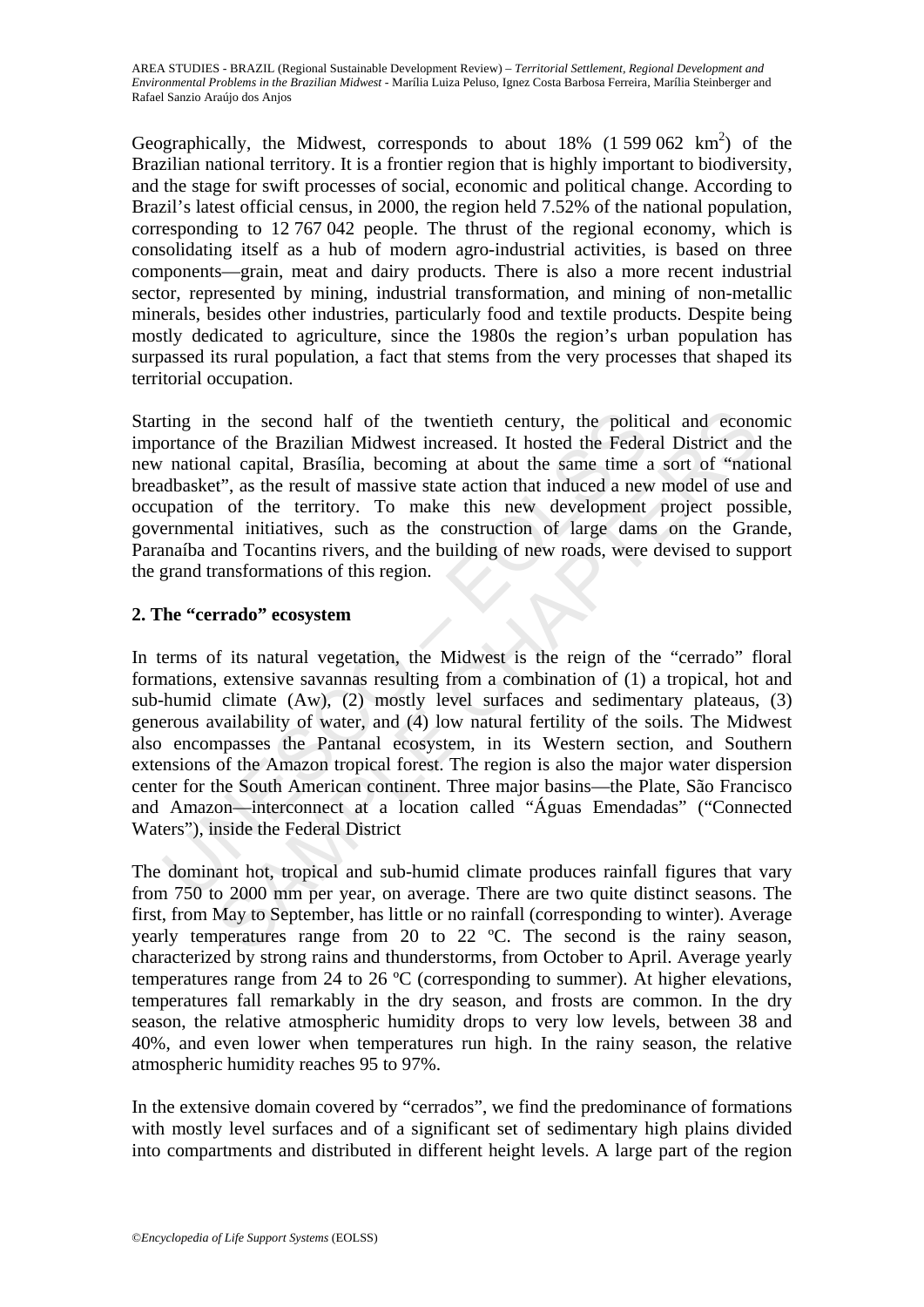ranges between 300 and 600 meters asl. Only 5.5% of the region rises above 900 meters. The highest altitude, 1,676 meters asl, is found in the Chapada dos Veadeiros formation, in the state of Goiás. High plains and plateaus are separated from each other by the valleys of the rivers that run to the Amazon, São Francisco and Plate basins, causing the depressions called Araguaia-Tocantins, Alto e Médio (High and Medium) São Francisco river basin and Alto (High) Paraguai river basin.

In the Midwest region, surface and sub-surface waters have a strong concentration of iron and oxygen, but they are highly fit for drinking. Because of the two quite distinct rainfall seasons, river flows fluctuate sharply. However, no temporary rivers occur, because the extensive sedimentary surfaces absorb the abundant water that falls in the rainy season and, during the drier months, they release the absorbed water at a leisurely pace to the headwaters of rivers and brooks.

Soils of the "cerrado" region are ancient, deep and acid, and they display low levels of fertility. They have a high content of iron and aluminum and high degrees of weathering and leaching. They are very vulnerable to erosion. They originate from different types of bedrock, such as quartz, quartzite, granite, sandstone, and slate. Bedrock such as basalt, gneiss and limestone generate soils that are more fertile. After the dry season, the first rains fall on dry and hardened soils, and much surface run-off erosion occurs immediately after heavier rains, increasing the soil's susceptibility to erosive processes.

s of the "cerrado" region are ancient, deep and acid, and they dity. They have a high content of iron and aluminum and high degeachrock, such as quartz, quartzite, granite, sandstone, and slate endrock, such as quartz, qua maximum services that there are and acid, and they display low level<br>ey "cerrado" region are ancient, deep and acid, and they display low level<br>eg. They are very vulnerable to erosion. They originate from different t<br>, su The natural vegetation of the Midwest region is formed by a large mosaic of natural landscapes. "Cerrados", the Brazilian variety of savannas, are the predominant formation. However, the "cerrado" biome expands well beyond the region, occupying an area of about 1 890 278 km<sup>2</sup>. It is the second largest Brazilian floral formation, covering about one quarter of the national territory. This biome has been deeply modified by anthropogenic action. Figure 1 shows the borders of the area originally covered by the natural vegetation of the "cerrados". It covers almost all of the country's tropical sections in which there is a pronounced dry season. We can see that the formation occurred or occurs in 14 states: Mato Grosso, Mato Grosso do Sul, Pará, Goiás, Tocantins, Minas Gerais, Rondônia, Piauí, Bahia, Roraima, Amazônia, São Paulo, Amapá e Maranhão.

In a narrow sense, "cerrado" is a name that designates a specific type of sparse vegetation—trees that have irregular branching and tops, with low strata and trees that display twisted trunks covered by thick barks, frequently protected by a layer of cork. These "cerrados" generally grow on poor and non-productive soils. In a more encompassing sense, "cerrado" includes the open floral formations of Central Brazil, from the "campo limpo" ("clean field") to the "cerradão" ("tree cerrado").

As the "cerrado" covers such a vast area, it is not possible to argue a one-to-one relationship of the vegetation with a type of climate. However, in its core area the "cerrado" prospers with the alternating rainy and dry seasons, which give it the traits of a climax vegetation. Variations in capacity to retain water, depth of the water table, fertility, aluminum content, effective depth of the soils, and human interventions—all these factors give rise to several physiognomic variations in the "cerrado". The "cerrados" thus range from predominantly shrubby and herbaceous formations to others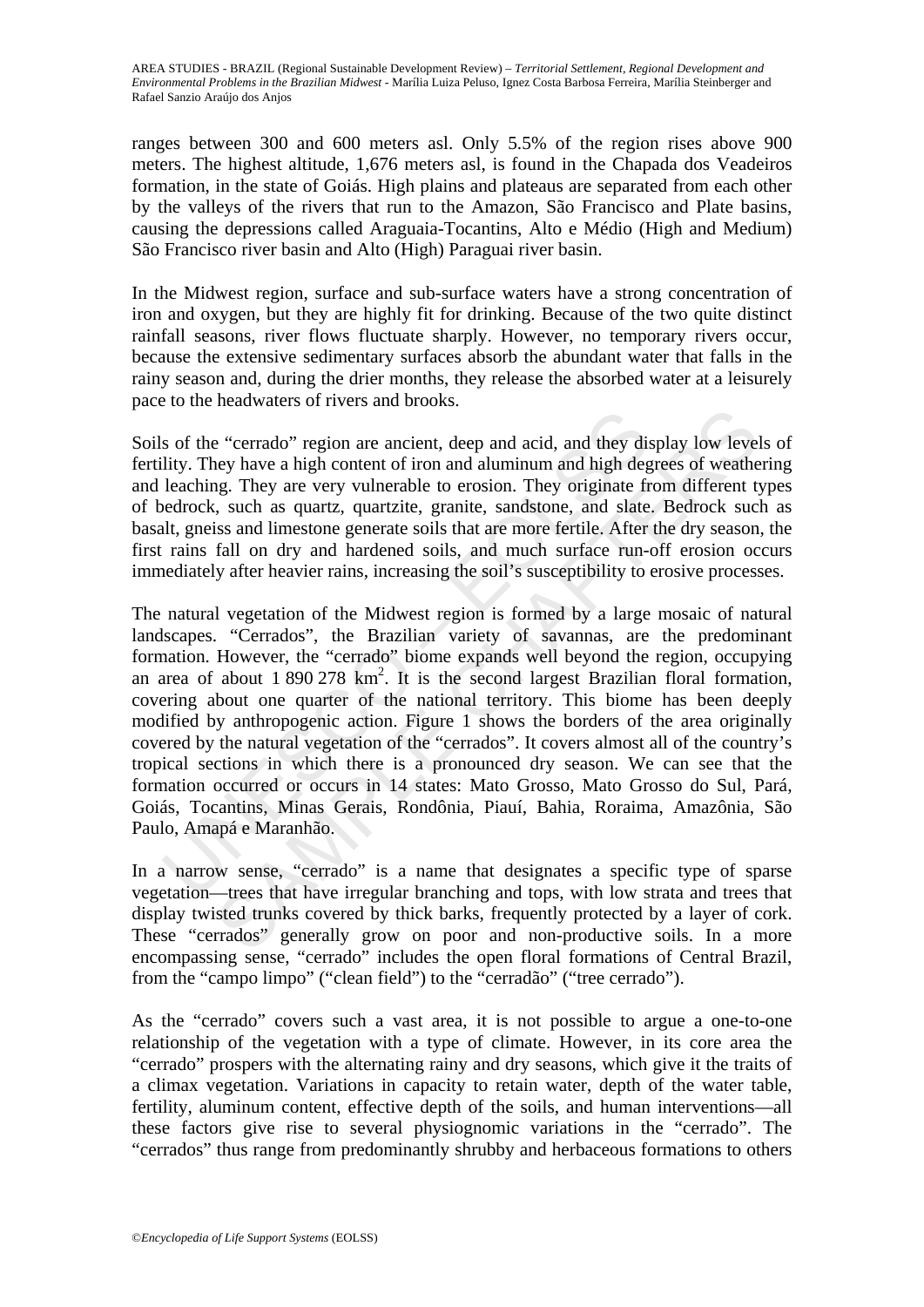more densely covered by larger trees. Focusing on the size and density of the trees, there are three physiognomic types of "cerrados": (1) in the "campos cerrados", in which we can distinguish the aforementioned "campos limpos", (clean field) with a predominant ground layer vegetation, that is discontinuous and does not grow over one meter in height; there are no trees or shrubs with thick trunks; and also distinguish the "campos sujos" ("dirty fields"), with sparsely distributed trees and shrubs with thick trunks, which grow well above the layer of grasses; the shrubs and semi-shrubs with thin trunks become dry in the rainless season; (2) the "cerrados em sentido restrito" ("narrow sense 'cerrados'") have a wide variety of forms, in which the trees cover up to 60% of the terrain, with fairly high treetops, sometimes reaching 7 meters in height, including trees that are even taller (but these trees never cover more than 30% of the terrain); finally, we have (3) the "cerradão" (tree cerrado") formations, with canopies that rise above 7 meters covering more than 30% of the terrain; they vary from open to sub-forest, presenting a more densely vegetated inferior layer. Figure 2 shows a schematic drawing of the structures of these many variations of "cerrado" physiognomy.



Figure 2. Gradients of the major savanna physionomies of Brazil's Midwest Region.

In the dry season, herbal and shrub species lose their leaves. Most grasses dry up, but they survive on slopes, on which the water table reaches the surface more easily, generating wet fields. Only a few trees lose their leaves, because their extremely long roots can reach the deepest water tables. Because of its central geographical position, the grand "cerrado" biome has interfaces with the Amazon and Atlantic forests, with the "Caatinga" and the "Pantanal", receiving much influence from these ecosystems, a process that includes exchanges of important genetic materials. Besides this, in the midst of the "cerrado" we find other floral formations, associated with erratic variations in soil fertility, depth and humidity. Among them we have: evergreen mesophytic forests located on interfluves; gallery and slope forests; dry forests located on calcareous outcrops; "campos rupestres" (outcrop vegetation) located at high altitudes; and in terrains with shallow soils; wetlands, with local names such as "veredas", "brejos" and "campos de murunduns", "buritizais" (burity palms, *Mauritia vinifera* / *M. Orbinya*). There are still other formations associated with caves, water falls and lakes.

The biomes of the Midwest region are very important for the conservation of biodiversity, both in Brazil and in the world. Greater attention has been given in this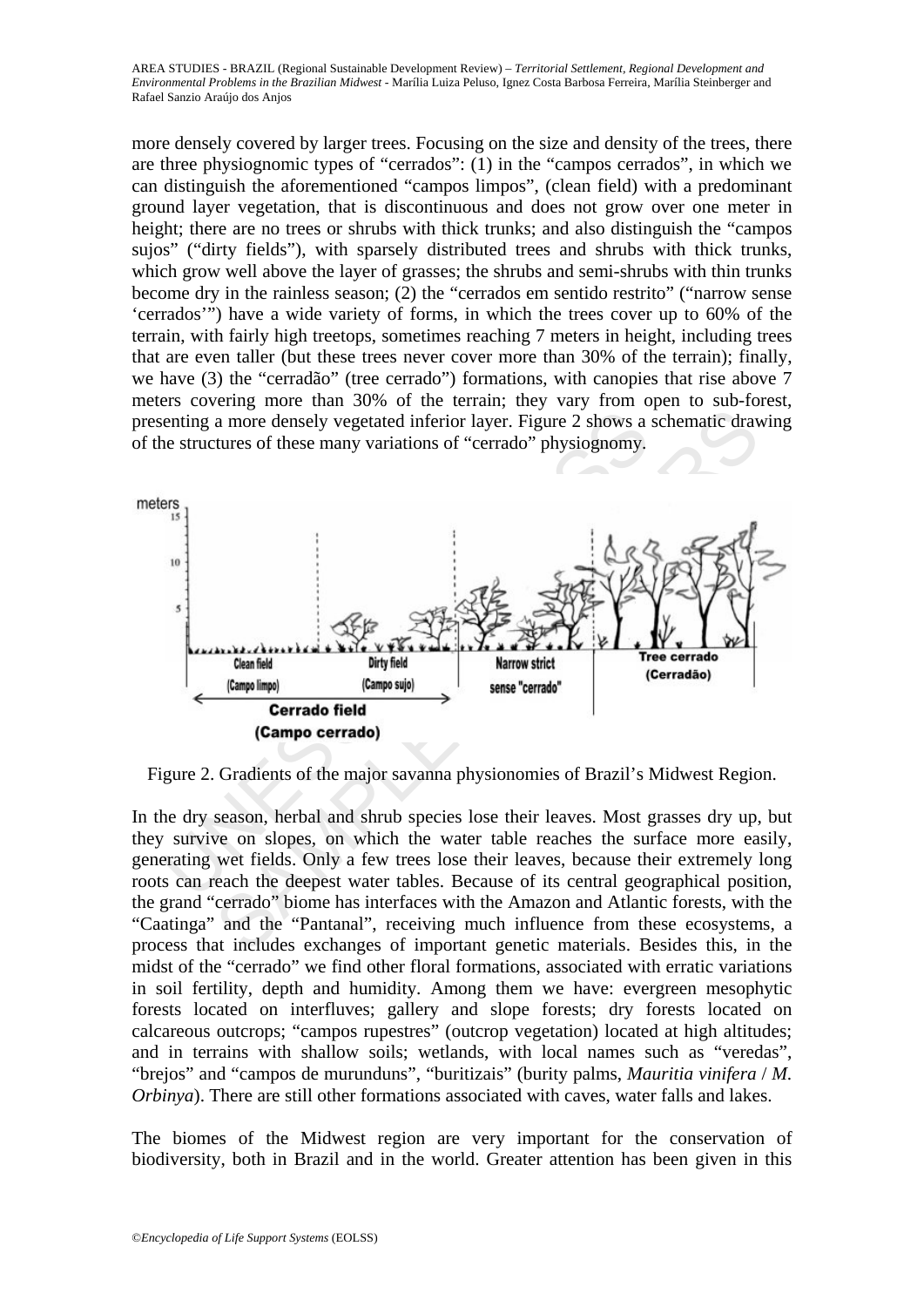respect to the equatorial Amazonian forests, and this has caused the "cerrado" biome to be under-rated, mainly because of the mistaken impression that it is a biologically poor biome. Much to the contrary, it is one of the richest areas of the planet in terms of biodiversity, and it has deservedly been included among the 25 most critical areas of the world in terms of threatened biodiversity, and is one of the two Brazilian biodiversity "hotspots" (the other being the Atlantic Forest), due to both its biological richness and the degree of anthropogenic pressures that it has undergone. Indeed, spatially distinct interests that lead to conflicting forms of intervention in the biome demand soil and water management, and biota management in general, a set of delicate and complex procedures that are far from the current reality of the region.

ies of trees and shrubs have been identified, and the total number<br>asses 6000 species. There are estimates of up to 10 000 vascular<br>ne biome, a figure that surpasses that of most of the planet's fores<br>dispersion processes trees and shrubs have been identified, and the total number of vascular pl<br>trees and shrubs have been identified, and the total number of vascular pl<br>6000 species. There are estimates of up to 10 000 vascular species belon The genetic diversity of the "cerrado" biome is large, associated with large numbers of genera and species. Its flora is considered the richest of all the world's savannas. 774 species of trees and shrubs have been identified, and the total number of vascular plants surpasses 6000 species. There are estimates of up to 10 000 vascular species belonging to the biome, a figure that surpasses that of most of the planet's forests. Pollination and seed dispersion processes reveal a delicate balance of plant-animal relations—a balance which is being disrupted. "Cerrado" species are highly dependant on animal pollinators, and many species have exclusive pollinators. This means that when the pollinator disappears, the possibilities of these plant species to produce fruit and seed are shut down. The predominance of seed dispersing animals is another factor that points to the importance of the conservation of natural communities, leading to the minimum recommended area of 10 000 hectares for "cerrado" conservation units. However, anthropogenic interventions have limited the conservation of natural "cerrado" communities. Only 1.5% of the entire Brazilian "cerrado" biome is protected by conservation units, and this jeopardizes the reproduction of many species.

Among the trees that are characteristic of the "cerrado" biome, some of the most relevant are *Curatella americana*, *Qualea grandiflora,* Q*ualea parviflora*, *Kielmereyra coriacea,* and *Aspidosperma tomentosum*. Among ground layers, the most common are *Tristachya chrysitryx* and *Aristida pallens.* Also, there are many plants that are useful to humans, as food (*Caryocar brasiliense*, *Syagrus oleracea*, *Cryptocaria* sp, *Vanilla* sp, *Croton adenodontus* and *Escobedia grandiflora*) and medicine (*Lychonophora encoides*, *Anemopaegma arvense*, *Centrosema bracteosum*, *Dimorphanda mollis* and *Renealmia exaltata*).

"Cerrado" faunal resources also deserve attention, due to the large number of species. It should be noted, however, that there is a low incidence of endemism, particularly in the case of mammals, most of which can be found also in neighboring biomes. Field studies have found endemism figures such as 16% for birds, and from 21 to 23% for reptiles and mammals. Gallery and interfluve forests host species from the Amazon and Atlantic forest biomes, because they play the role of corridors for the establishment of species less adapted to the more rigorous conditions of the open "cerrado" landscapes.

Even after federal legislation considered it illegal to hunt Brazilian faunal species, midsized mammals continue to be part of the diet of local populations. This, coupled with amateur hunting, predatory hunting (for pelts and skins), lack of adequate management and conversion of natural landscapes for agricultural cultivation, has contributed to the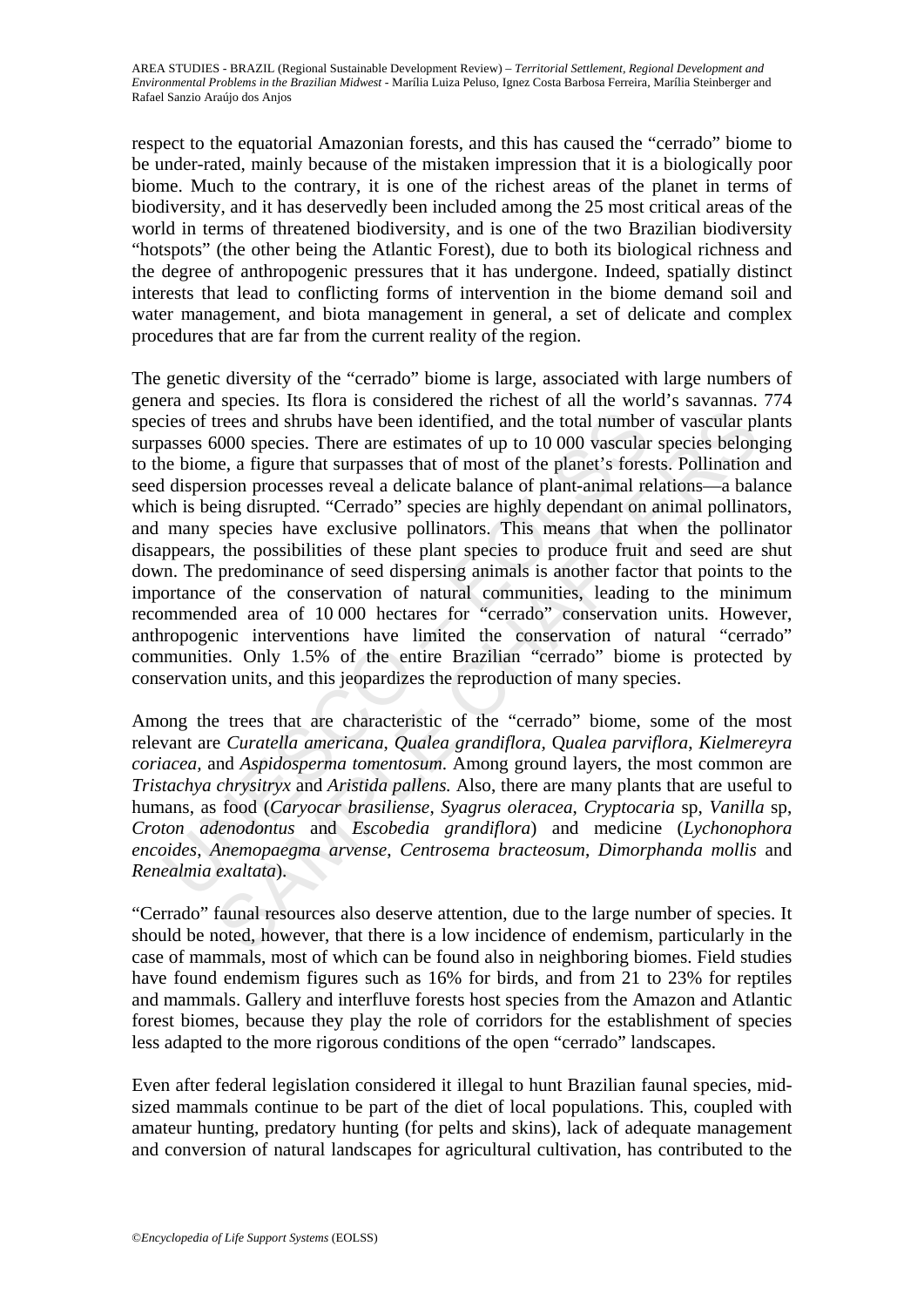reduction of the fauna of Central Brazil. Among the endemic species of mammals, there are the hoary fox ("raposa", *Dusicyon vetulus*)*,* the one-striped opossum ("gambá", *Monodelphis unistriata*) and the dekeyser's nectar bat ("morceguinho do cerrado, *Lonchophylia dekeyseri*)*.* Among rodents, endemism is more common; some of the most remarkable species are the spiny rats ("rato de espinho", *Carterodon sulcidens*) and the arboreal rice rat ("rato arboreal", *Oecomys cleberi*)*.*

This grand treasure of biological species, only partially known and studied, is threatened by the advance of the agricultural frontier, by swift urbanization and by mining ventures.

### **3. Brief history of the occupation of the "cerrado" region**

"Cerrados" have been occupied by humans since at least 10 000 years ago, when groups of hunters, fishers and collectors of fruit and mussels traveled through the region. In the last millennium, some populations had already become sedentary and agriculture contributed to their more diversified diet and to their higher degree of nutritional stability. Lythic and ceramic remains are very abundant, as are stone tools and paintings on cave walls and rocks.

rrados" have been occupied by humans since at least 10 000 years<br>unters, fishers and collectors of fruit and mussels traveled through<br>millennium, some populations had already become sedentar<br>ributed to their more diversif Theorem occupied by humans since at least 10 000 years ago, when gr<br>fishers and collectors of fruit and mussels traveled through the region. In<br>this more populations had already become sedentary and agriculation,<br>In to th When they arrived at the Central Plateau, Portuguese colonizers found indigenes from the Jê or Tapuia group, divided into several nations, such as the Caiapós, Goiazes, Carajás, Xacriabás and Crixás. However, indigenes from the coastal Tupi groups (Aricobé, Tupinambá and Temiminó) had migrated to the area, running away from the Portuguese. The groups that were adapted to the "cerrado" biome developed a complete taxonomy for the several ecological zones. Among the Caiapós, some relevant categories to describe the landscape were: *kapôt kein* - "open field", "cerrados", with few trees; *kapôt punu -* "closed field", with caatinga; *kapôt nô kà –* transition zones between "cerrados" and forests.

In the transition from the sixteenth to the seventeenth century, overland expeditions (called "bandeiras") departing from São Paulo, commanded by men such as Domingos Luís Grou, Antônio de Macedo, João Pereira de Souza Botafogo, Domingos Rodrigues and Afonso Sardinha, started to traverse the region. Although they were searching for mineral riches, the major economic and political results were the capture and enslavement of indigenes and the crossing of the Tordesilhas meridian, leading the Portuguese deeper to the West, into the current territories of Goiás, Mato Grosso and Mato Grosso do Sul. However, as the Jesuit missions located further to the South showed themselves to be more productive in terms of the numbers of captured indigenes, new expeditions to the Midwest were undertaken only in the late seventeenth century, under the command of Luís Castanho de Almeida. The current lands of Mato Grosso and Mato Grosso do Sul were more regularly explored after 1682, and the lands of Goiás were crossed in that same year by the "bandeira" commanded by Bartolomeu Bueno da Silva, the first "Anhangüera". His son, who had the same name, discovered gold in 1725, in the vicinity of the city of Goiás, besides exploring the perimeter of Brazil's Federal District.

The Midwest could not compete, however, with Minas Gerais, in terms of the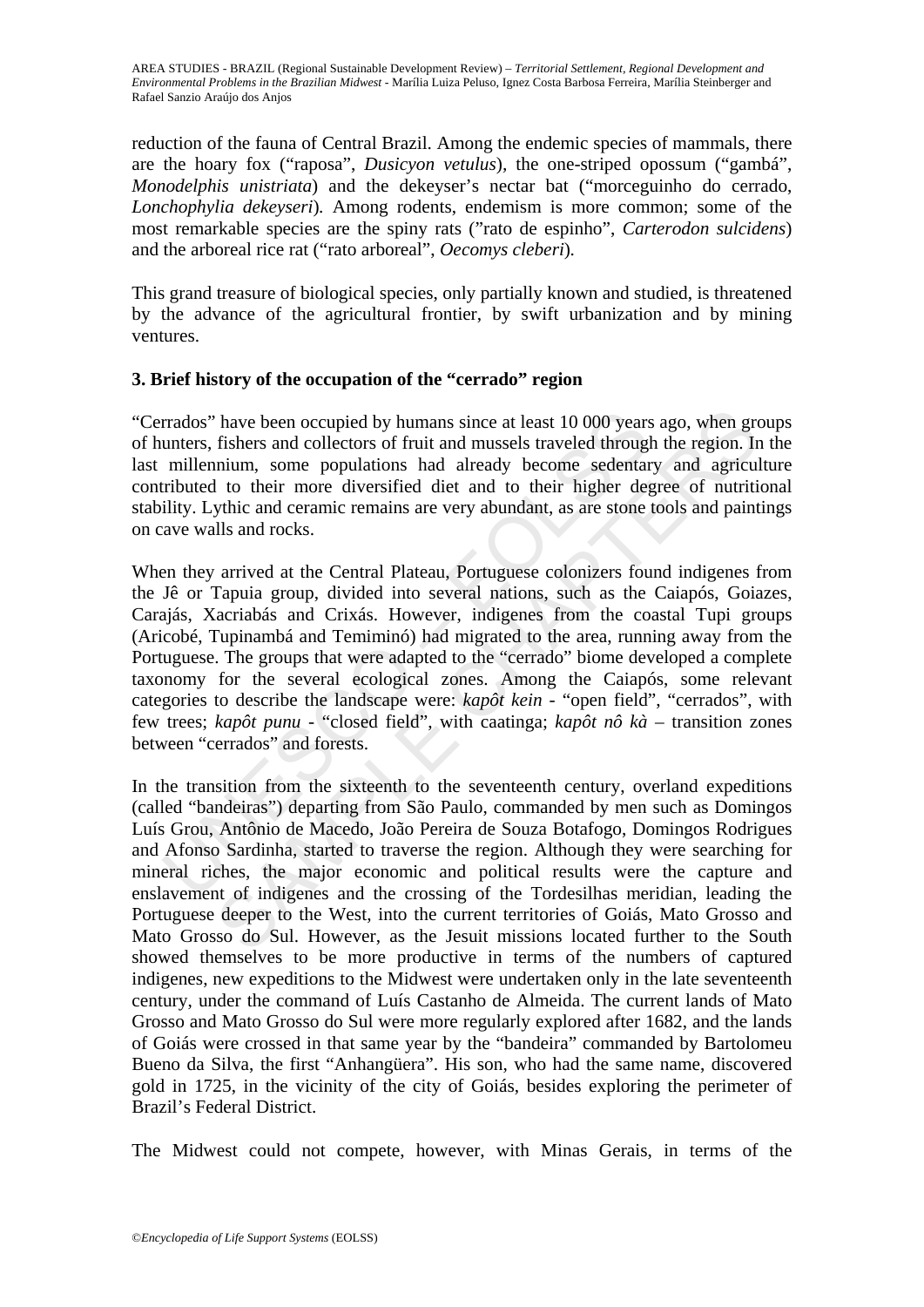abundance of gold mines and diamond beds. The Midwest's mineral riches therefore attracted much smaller groups and less skilled people than those of Minas Gerais. Its mining sites were basically alluvial. Short-lived, they demanded scant applications of fixed capital and were widely dispersed throughout Goiás and Mato Grosso. Thus, settlement was predominantly urban, but the many population centers were spread out and poorly articulated among themselves. The first towns, located around alluvial gold mining sites along rivers, sprouted in the eighteenth century. The most important of them were Goiás, previously called Vila Boa, Corumbá de Goiás, Dianópolis, Luziânia, Pirenópolis, Pires do Rio and Rio Verde, in current Goiás; and Cuiabá, previously called Vila Real do Senhor Bom Jesus do Cuiabá, Diamantino, Nossa Senhora do Livramento and Poconé, in current Mato Grosso.

Mining and the cities to which it gave origin were supported by extensive cattle ranching and subsistence agriculture. At the end of the eighteenth century, as mining declined, these support activities became the major ones. They demanded little labor and had a weak impulse, leading to a very sparse occupation and to relations of production that remained unchanged for long periods. These circumstances also caused the establishment of a native rural population involved in economic activities adapted to the natural environment.

## **4. The opening of the agricultural frontier**

thing and subsistence agriculture. At the end of the eighteenth ined, these support activities became the major ones. They der had a weak impulse, leading to a very sparse occupation a duction that remained unchanged for l and subsistence agriculture. At the end of the eighteenth century, as mindled subsistence agriculture. At the end of the eighteenth century, as mindled in the support activities became the major ones. They demanded little For a long time "cerrados" were not considered as a potential resource. Colonizers thought them to be unproductive. However, since the 1970s, with the closing of the frontier for traditional agriculture in the country's South and Southeast regions, this view has changed remarkably. The "cerrado" biome became an agricultural frontier, to be opened to the influxes of internal and foreign migration and to the most modern standards of intensive capital and technology, as well as a local unfolding of economic globalization processes.

Traditionally, the level "cerrado" areas located on the top of plateaus had soils of mediocre fertility. They were thus occupied by large, extensive cattle farms. Regional agriculture was restricted to the areas with pockets of tropical forests, in which there were more fertile soils. Some crops were used to open tropical forest areas to agriculture, rice being the most important one. It was grown mainly in small properties run by squatters or sharecroppers, many times inside the perimeters of large cattle farms.

The extensive demographic voids and the large expanses of land with little commercial value, ready to be occupied, made the Midwest the great Brazilian agricultural frontier of the twentieth century, especially after the 1930s. Occupation of the frontier put much acreage into tillage, increased the population, transformed rural areas and accelerated urbanization. It brought new impulse to older settlements and created quite a few more of them, inserting in the region a new division of labor in the context of the national territory. There was a major transition from cattle raising to the production of grain for export.

Two moments of the expansion of the agricultural frontier in Central Brazil deserve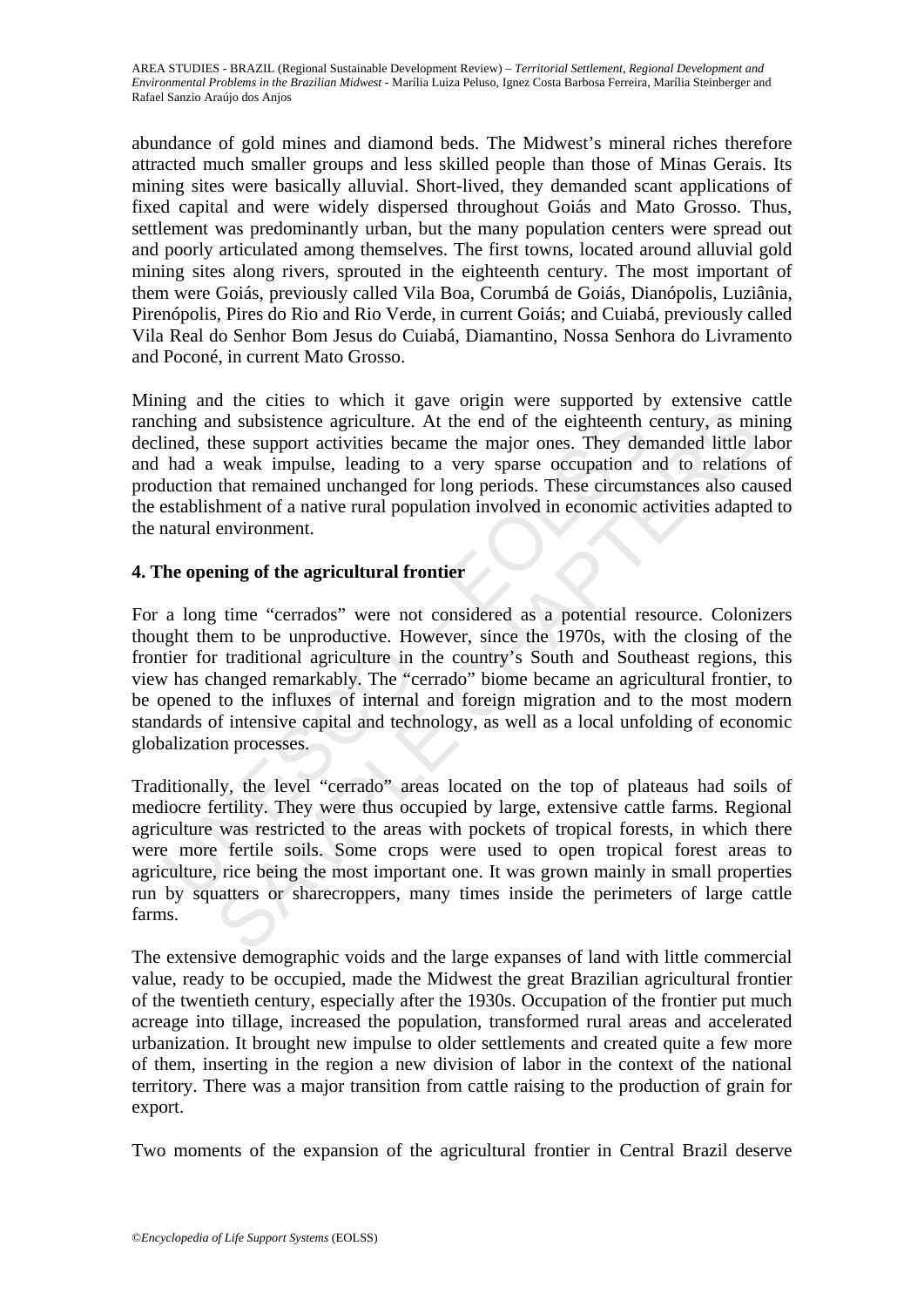special attention: the pioneer front and the large commercial farming. The pioneer front was characterized by the influx of poor migrants who opened up virgin or virtually empty areas. They preferred areas covered by forest vegetation and created small family-sized agricultural units. They thus intensified production, developing commerce and services. Rural areas became more populated and the cities grew as support hubs for the expansion of agriculture. Urban centers multiplied, because of their importance in the transportation of food crops and in the supply of goods to farmers. The production scale was small, though. The waves of in-migrants also included businessman and service providers. Population growth became explosive. The commercial value of lands increased, large properties were sub-divided, and older squatters were displaced.

The pioneer movement, as it opened up new areas, expanded the country's productive agricultural lands, alleviating tensions in more densely populated or depleted areas. It diverted migratory currents to the frontier, in which the same social relations—such as those of the traditional peasantry—of the settled sections of the country were reproduced. The pioneer movement to Brazil's Midwest was induced by the State, which after the 1930s promoted and financed colonization, as part of an initiative that the federal government called "March towards the West".

red migratory currents to the frontier, in which the same social<br>e of the traditional peasantry—of the settled sections of<br>oduced. The pioneer movement to Brazil's Midwest was indu<br>ch after the 1930s promoted and financed igratory currents to the frontier, in which the same social relations—suc-<br>the traditional peasantry—of the settled sections of the country v<br>I. The pioneer movement to Brazil's Midwest was induced by the S<br>1. The pioneer The "March towards the West" had its heyday in the 1940s, when the federal government created two agricultural colonies: the "Colônia Agrícola Nacional de Goiás" (CANG, Goiás National Agricultural Colony), in Goiás, and the "Colônia Agrícola Nacional de Dourados" (Dourados National Agricultural Colony), in Mato Grosso do Sul. These projects were based on extensive and fertile stretches of land covered by interfluve tropical forests, on soils that had been neglected by traditional cattle raising. The colonization process was fueled by the need to produce more food at low prices to sustain the growth of the cities of Rio de Janeiro and São Paulo. The explicit objective was to redirect population surpluses from settled areas, in order to occupy the national territory. Stimulated by this governmental project, private colonization efforts sprung up in the region, allotting available agricultural lands. The Midwest was able to attract migratory currents coming from the Northeast and the population surpluses generated predominantly by the pioneer coffee frontier in São Paulo and Paraná.

Poor migrants received plots from the government and small producers bought plots from private developers. Both were engaged in raising food crops, selling their output on the market and supplying local populations. The pioneer front brought along smallscale production based on the family unit. During the 1940s, the population growth in the pioneer fronts of Goiás reached 75%. The urban population of the state almost doubled and the rural population grew by 71%. The region became the most important in the South of the states of Goiás and Mato Grosso in terms of the production of rice, coffee, beans and corn.

Governmental investments created roads and cities such as Dourados (Mato Grosso do Sul) and Ceres (Goiás). As part of this process, the Goiás state capital was transferred from the city of Goiás to the planned city of Goiânia. Many other smaller cities sprouted in the vicinity of agricultural colonies, created by private enterprise, receiving migrants that sought land and those who were more attracted by commercial activities derived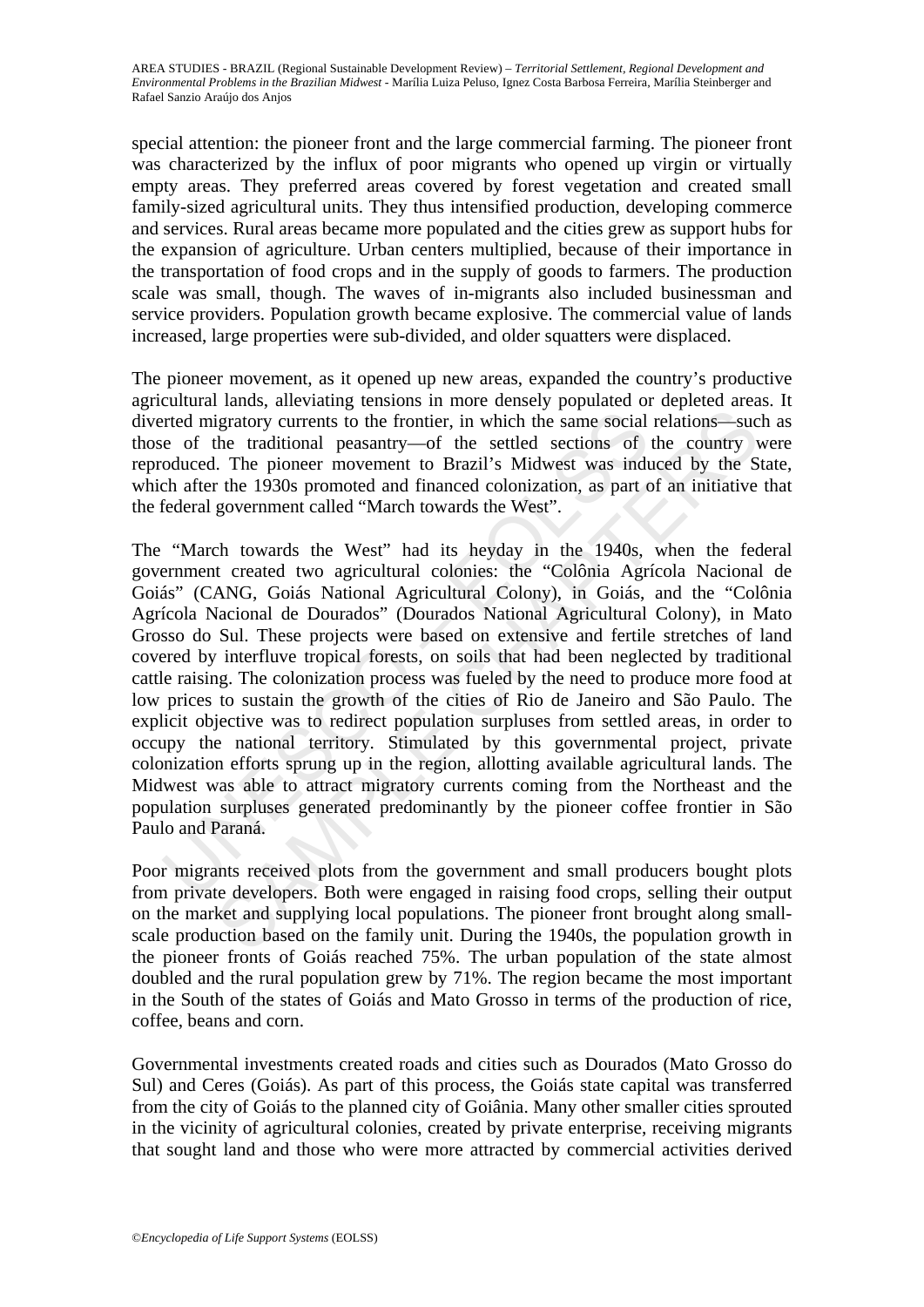from population movements and real estate deals.

This pioneer front was different from previous pioneer movements, in other regions, such as the Rio de Janeiro, São Paulo and Paraná coffee frontiers, not only because of governmental planning, but also because it created a policultural farming enterprise that sold its product in the internal market. It also demanded much less capital investments than the huge coffee farms of the Southeast.

The results of this colonization effort gave the Midwest the country's largest per capita increase in agricultural production, from 1940 to 1950. The population of Goiás and Mato Grosso also grew strongly, as can be seen in the data in Table 1, below:

| <b>State</b>                     | Total population<br>1940 | Total population<br>1950 | Urban population<br>1950 | Rural<br>population<br>1950 |
|----------------------------------|--------------------------|--------------------------|--------------------------|-----------------------------|
| Goiás $(1)$                      | 826,414                  | 1,214,921                | 245,667                  | 969,254                     |
| Mato Grosso<br>$\left( 2\right)$ | 432,265                  | 522,044                  | 177,830                  | 344,214                     |

Notes: (1) Data pertinent to the current state of Tocantins are included in Goiás; (2) Mato Grosso and Mato Grosso do Sul formed a single state. *Source*: IBGE- *Recenseamento Geral do Brasil*, 1940 and 1950

Table 1. Brazilian Midwest—population growth, 1940-1950.

State<br>
1940 100 100 100 100 100 100 1950<br>
1950 1950<br>
1950 1950 1950<br>
1950 1950 1950<br>
1960 1950 1950<br>
1960 1960 1976 1980<br>
1960 1976 1980<br>
226,414 1,214,921 245,667<br>
22,044 177,830<br>
Notes: (1) Data pertinent to the current Total population Total population Urban population 1950 1950 1960 1976 1990<br>
826,414 1,214,921 245,667 969,254<br>
SESC 1114 1,214,921 245,667 969,254<br>
SESC 1115 Data pertient to the current state of Tocantins are included in Small-scale agricultural production, on family farms, was the typical format of the pioneer front. It was supported by fertile soils, cheap land, government financing, and abundant and cheap labor. Once opened and settled, the value of land increased and thus the production model could not expand. On the other hand, productivity was hurt by losses of soil fertility, after years of consecutive crops planted with elementary technology and little concern with conservation. Considering the techniques employed, pioneers should leave part of their plots fallow, but the size of the plots did not allow this.

The alternative would be to make investments in modern inputs and technology in order to increase productivity, but lack of capitalization ruled this out. Thus, traditionally managed small farms became poorer, producing their own population surpluses, a breeding ground for labor ready to migrate.

The rural areas started to expel people, as many rural inhabitants moved to nearby towns. The towns, in their turn, were affected by the impoverishment of the countryside and by the failure of small farms. The towns thus could not offer employment and income to all migrants.

The pioneer front followed on, leaving behind depleted lands, erased forests, and people who had neither land or jobs. The policultural, family-farm model did not consolidate itself as a formula for land occupation. In places where fertility allowed a more intensive exploration, such as in Dourados, however, small farms were dynamic and absorbed modern technology.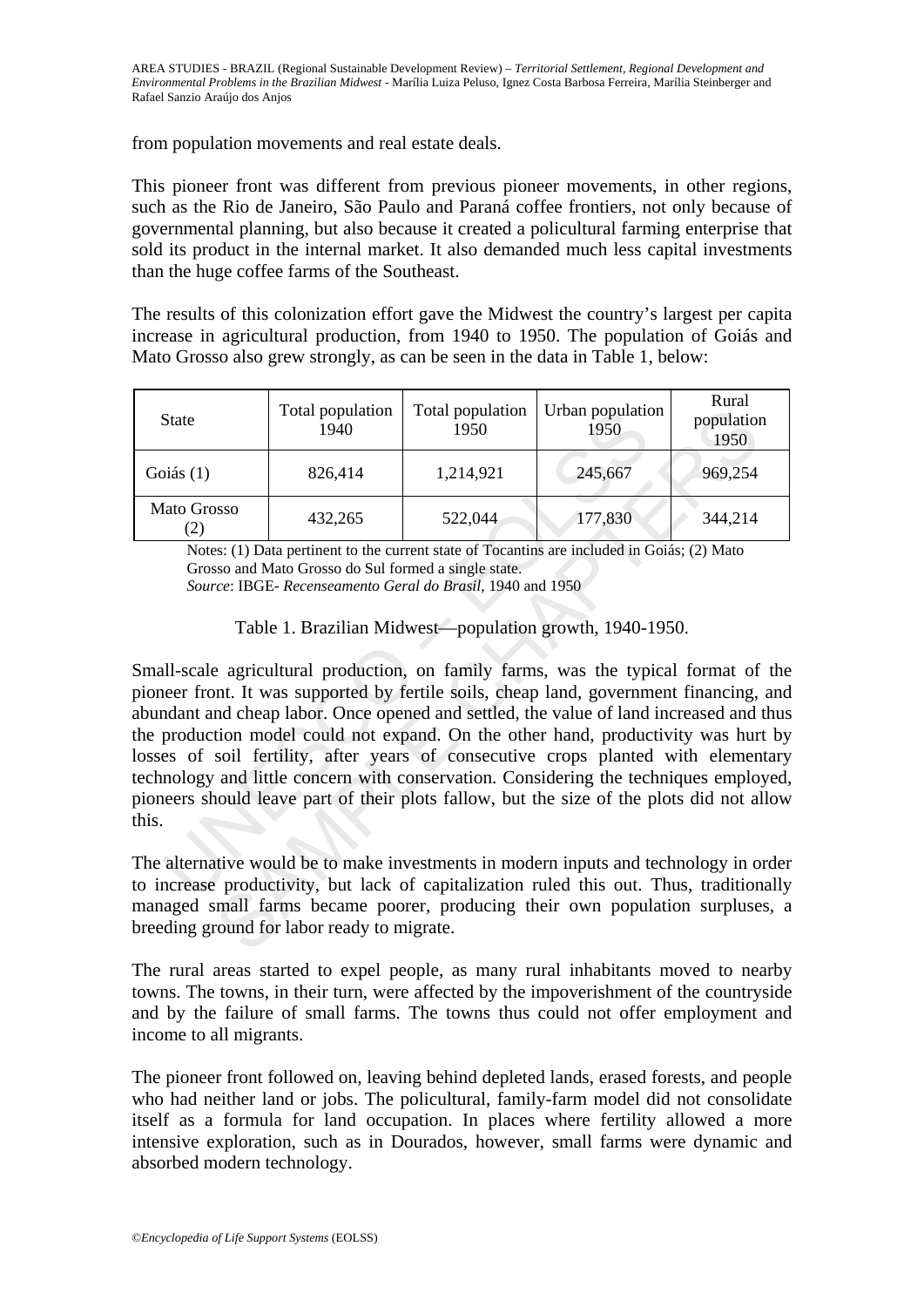- -
- -

# TO ACCESS ALL THE **36 PAGES** OF THIS CHAPTER, Visit: [http://www.eolss.net/Eolss-sampleAllChapter.aspx](https://www.eolss.net/ebooklib/sc_cart.aspx?File=E1-58-45)

#### **Bibliography**

Ab'sáber and Aziz Nacib (1983). O domínio dos cerrados: introdução ao conhecimento. Fundação *Centro de Formação do Servidor Público*, ano 40, v. 111, n. 4, out/dez, p. 41-50. [This article develops a geomorphological study of the "cerrado" region.]

Academia Brasileira de Ciências (1972). *Espécies da Fauna Brasileira Ameaçada de Extinção*. Rio de Janeiro. [The book provides information about the species and the ranges of the Brazilian fauna threatened by extinction.]

Alho C.J.R. (1993) Distribuição da Fauna num Gradiente de Recursos em Mosaicos. In Pinto, Maria Novaes (Org.) *Cerrado*. Brasília: Edunb / Sematec, p. 213-262. [Book chapter containing detailed and illustrated tables that allow the understanding of the presence and distribution of the "cerrado" fauna.]

Alves M.S. (2001). *Conflitos entre os atores sociais em zona de influência de parques nacionais.* O caso do Parque Nacional da Chapada dos Veadeiros. Brasília: Departamento de Geografia - Instituto de Humanas, Universidade de Brasília, Dissertação para o Mestrado, julho de 2001. [Master's thesis that presents the points of view of civil organizations, managers and planners concerned with conservation units that allow direct or indirect uses of resources.]

norphological study of the "cerrado" region.]<br>
lemia Brasileira de Ciências (1972). *Espécies da Fauna Brasileira Ameaçadiro*. [The book provides information about the species and the ranges of C.J.R. (1993) Distribuição d From the theoretic steps and planners and planners of the Federal Distrito Federal Studies and the conditional de Geografia (1972). *Espécies da Fauna Brasileira Ameaçada de Extinção*. Re book provides information about t Anjos R.S. (1998). *A. Carta Imagem do Uso da Terra do Plano Piloto de Brasília e seu Entorno Imediato* 1:35.000/ *Mapa Imagem Multitemporal do Distrito Federal do Brasil*. 1:150.000. Mapas Editora & Consultoria. Produto impresso. Brasília [Set of maps drawn with Spot and Landsat satellite imagery (colored composite false color and panchromatic), focusing the Federal District and allowing the analysis of geographical facts and spatial dynamics.] 1998). *Mapa Imagem Multitemporal do Distrito Federal: Uma Alternativa de Representação da Dinâmica Territorial e de Popularização da Informação Geográfica*. Revista Humanidades. Editora Universidade de Brasília, No.43 p. 111-123. [This paper, accompanied by a set of maps, presents the territorial division of the Federal District and allows the analysis of territorial changes.]

Bertran P. (2000). História da Terra e do Homem no Planalto Central. Eco-História do Distrito Federal. Brasília: Editora Verano. [This book presents a detailed geographical, historical and ethnographic study of the human occupation of the central plateau region, with an eye for the interactions with the natural environment.]

Conselho Nacional de Geografia./IBGE (1960). *Geografia do Brasil- A Grande Região Centro-Oeste.*IBGE: Rio de Janeiro. [This book offers much detail about the physical, economic and geographical bases of the Midwest region, providing maps, tables and explanatory graphs.]

Conti J.B., Burlan and Sueli A. (1998). Geoecologia, o Clima, os Solos e a Biota. In Ross, J., L. S. (Org) *Geografia do Brasil*. EDUSP /FDE: São Paulo, p. 67-198. [Book chapter that examines the chronological and spatial interaction between biological communities, economic activities and climate.]

Cordeiro L.A. (1993). Os Assentamentos Urbanos e o Relatório Belcher. In Pinto, Maria Novaes (Orgs.). *Cerrado*. Brasília: Edunb/Sematec, p.433-454. [Book chapter that summarizes the influence of the Belcher report in the selection of the location of the city of Brasília and in the rise of the environmental concerns displayed since the early days of the construction of the new capital.]

Dias B.F. de S (1993). Conservação da Natureza no Cerrado. In Pinto, Maria Novaes (Orgs.). *Cerrado*. Brasília: Edunb/Sematec, p.607-663. [Book chapter that presents a critical evaluation of the conservation units created in the "cerrado" biome, emphasizing how governmental efforts have not been strong enough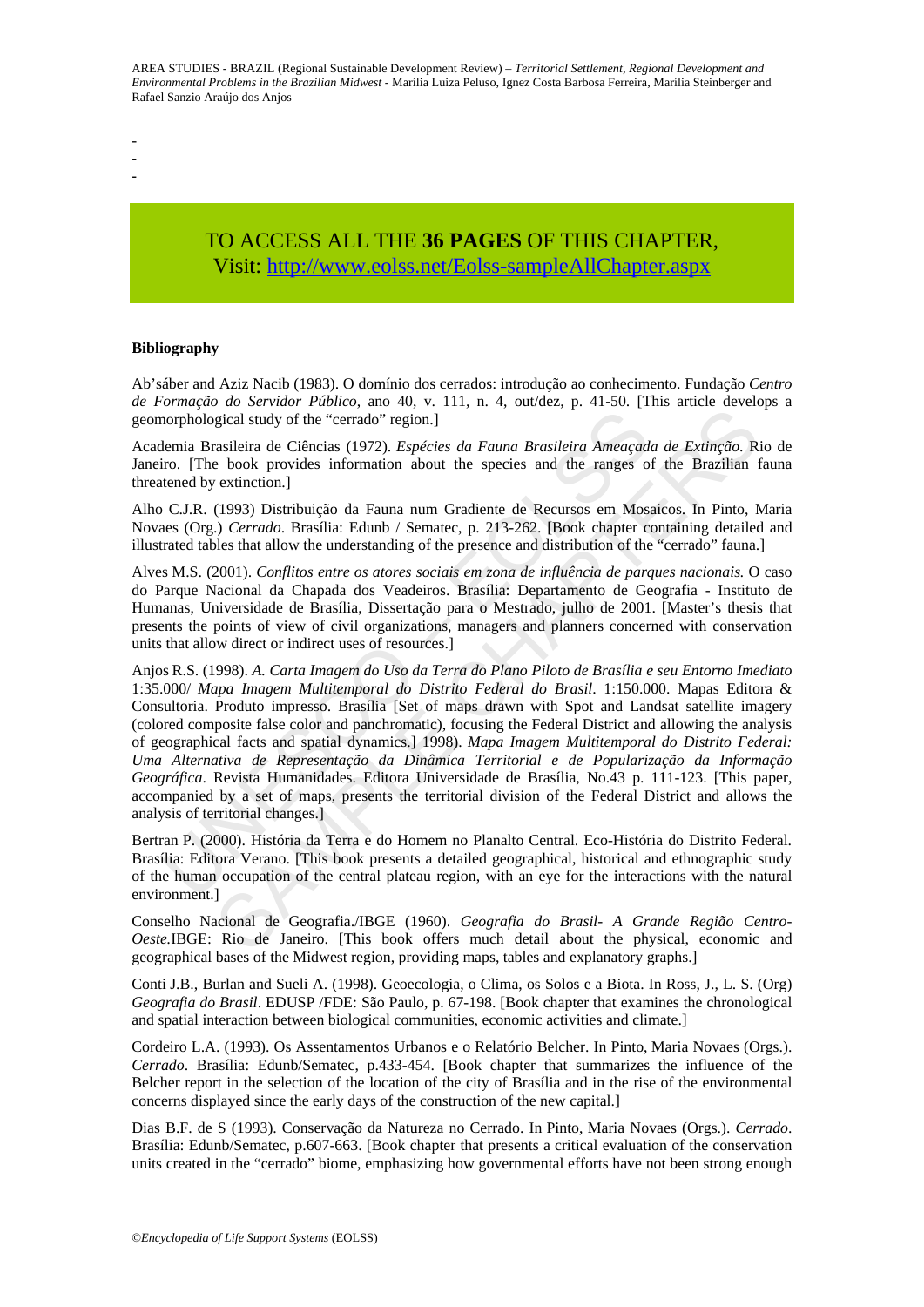to revert the deterioration of the biota.]

Duarte L.M.G.. (1998). Globalização, Agricultura e Meio Ambiente: o Paradoxo do Desenvolvimento dos Cerrados. In Duarte L.M.G. (org.). *Tristes cerrados.* Sociedade e Biodiversidade. Brasília: Paralelo 15, p. 11-22. [Introduction to the book, it deals with the relationships between individuals, society and nature, in the context of rural modernization and accelerated urbanization, paying special attention to the substitution of traditional technologies by modern agricultural technologies.]

Ferreira I.C.B. (1988). *Ceres e Rio verde: Dois Momentos no Processo de Expansão da Fronteira Agrícola. In:* Aubertin, Catherine. *Fronteiras.* Brasilia: Ed Universidade de Brasilia. [The article deals with the expansion of the frontier, from a spatial-chronological point of view, emphasizing the articulation between the urban and the rural, by comparing Ceres and Rio Verde.]

Funatura/Ibama (1996). *Alternativas de Desenvolvimento dos Cerrados: Manejo e Conservação dos Recursos Naturais Renováveis.* Brasília. [Collection of essays that describe the natural and anthropogenic landscapes of the cerrado, discusses conservation units and shows the importance of management for the maintenance of the diversity of the biota.]

Fundação Instituto Brasileiro de Geografia e Estatística (1990). *A Agricultura Brasileira em Grandes Números: 1970/1985.* Cadernos de Geociência, set 1990. Rio de Janeiro: Fundação IBGE. [Detailed statistical study of the situation of Brazilian agriculture during the period mentioned in the title.]

Guimarães E.N. and Leme H.C de C. (1999). *Caracterização histórica e Configuração Espacial da Estrutura Produtiva do Centro-Oeste*. Uberlândia, mímeo. [Research report that deals with the historical, social, economic and spatial processes of the formation of the Midwest, with an emphasis on the urban network.]

MAB/Unesco (2000). *Vegetação do Distrito Federal.* Espaço e tempo. Fase 1. Brasília, dezembro. [This report presents a multiple time review of the loss of floral cover in the territory of the Federal District and of the floral diversity of the "cerrado" Biosphere Reserve.]

Ministério do Meio Ambiente (1995). *Unidades de conservação no Brasil-* Cadastramento e vegetação - 1991-1995 - Relatório Síntese. Brasília. [This report pulls together the founding legislation and the categories of Brazilian conservation units, discriminated by macro-regions and states.]

lação Instituto Brasileiro de Geografia e Estatística (1990). A Agricultura E<br>eros: 1970/1985. Cademos de Geociência, set 1990. Rio de Janeiro: Fund<br>tical study of the situation of Brazilian agriculture during the period stituto Brasileiro de Geografia e Estatística (1990). A Agricultura Brasileira em Gro70/1985. Cadernos de Geociência, set 1990. Rio de Janeiro: Fundação IBGE. [Det dy of the situation of Brazilian agriculture during the p Neur/UnB (1997). *Levantamento e análise dos problemas de gestão do uso e ocupação do solo e proposições de políticas públicas – o aglomerado urbano de Brasília.* Brasília, Ipea (mimeo). [This report presents data bases and information about planning instruments and land use management in the Federal District, showing the importance of state actions in the regulation of subdivisions and the land use patterns of urban areas.]

Petrone P. (1970). Povoamento e colonização. In Azevedo, A. de. *Brasil.* A terra e o homem. São Paulo: Companhia Editora Nacional/Editora Universidade de São Paulo, vol II – A vida humana, p. 127-158. [Geographical study of the settlement of Brazil, from colonial times to the 1970s.]

Rodrigues W. (2001). *A busca do paraíso*. Goiânia: Instituto de Estudos Socio-ambientais, Universidade Federal de Goiás, Dissertação para o Mestrado, julho de 2001. [Master's thesis that examines tourism from an environmental perspective, proposing sustainability parameters based on carrying capacity – size of the area in relation to the period of tourist visitation.]

ROMARIZ D. de A. (1996). *Aspectos da Vegetação do Brasil.* São Paulo, Ed. do Autor. [This book uses photographs and text to show the physiognomies and the ranges of occurrence of the different types of vegetation in Brazilian territory.]

Ross, Jurandir Luciano Sanchez, (1998). A Sociedade Industrial e o Meio Ambiente. In Ross, J. L. Sanchez (Org.) *Geografia do Brasil*. EDUSP /FDE: São Paulo, p. 209-232. [Book chapter that examines environmental problems both in rural and urban areas, caused by modern technical-scientific progress].

Schitz P.I. (1993). Caçadores e Coletores Antigos. In PINTO, Maria Novaes (Orgs.). *Cerrado*. Brasília: Edunb/Sematec, p.109- 154. [Book chapter that presents an archeological study of the first human inhabitants of the Brazilian Midwest].

Silva B.A., Mecenas V.V., Leite F.Q. and Cardoso A.S. (1996). *APA do Cafuringa .*O Retrato do Cerrado. Brasília: Editora Paralelo XV. [Text about an Environmental Preservation Area (APA), with emphasis on the diversity and specificity of its vegetation.]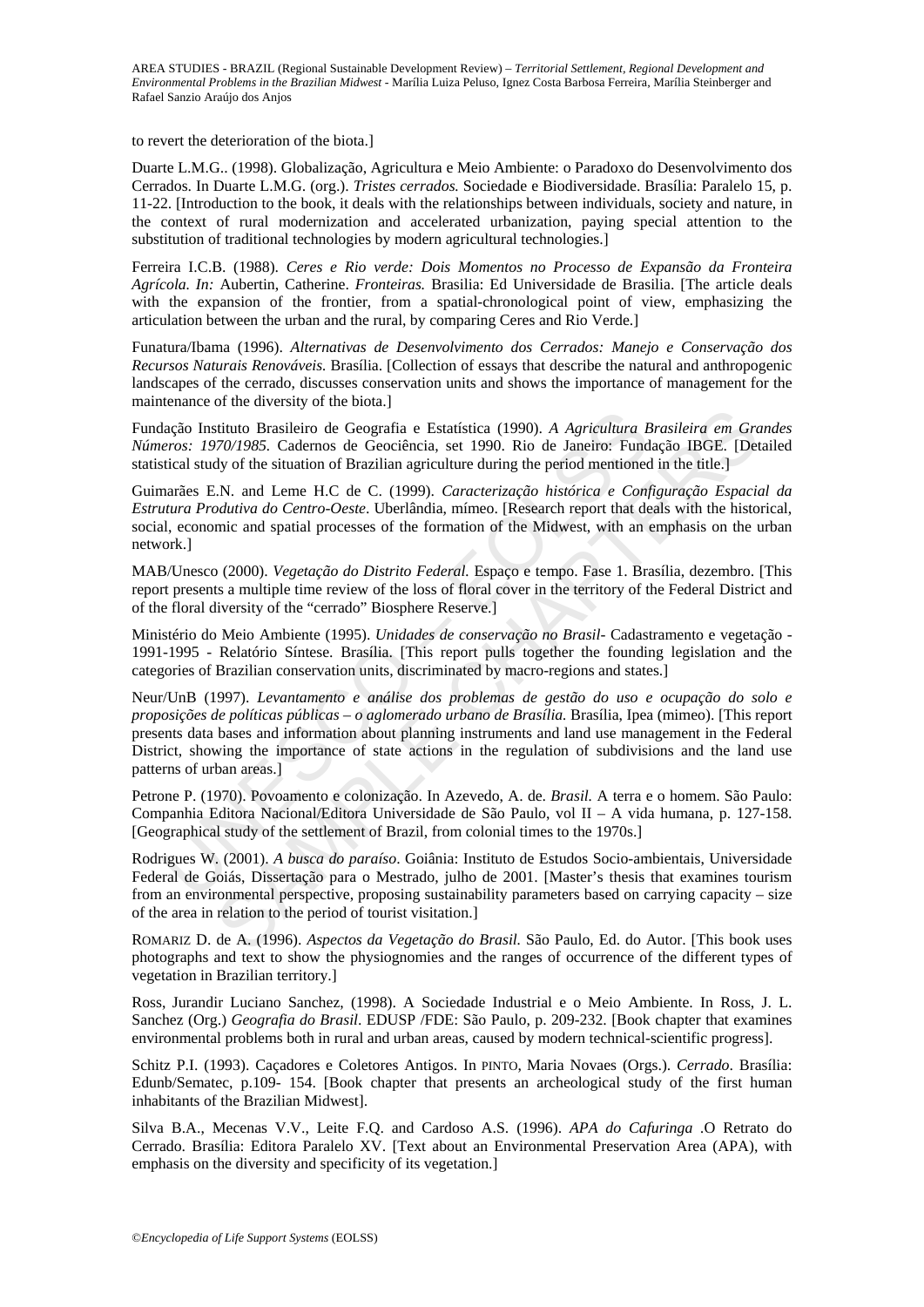Waibel L. (1958). *Capítulos de Geografia Tropical e do BrasiL.* Rio de Janeiro: Instituto Brasileiro de Geografia e Estatística. [Geographical text that dedicates a chapter to the expansion of the agricultural frontier in the Midwest prior to the construction of Brasília].

#### **Biographical Sketches**

**Marília Luiza Peluso** has been deputy professor at the Department of Geography at the Universidade de Brasília (UnB) since 1985, teaching Urban Geography, Brazilian Geography, Geography Theory as well as Perception Geography. Born in Rio do Sul, Santa Catarina, where graduated in Geography, from the Department of Philosophy, Sciences and Letters at the Universidade Federal de Santa Catarina (1963). Having completed the course on Specialization in Urban Planning, at the Instituto de Arquitetura e Urbanismo (1978) and having presented the dissertation on her Masters at the same program (1983). Having finished her Doctorate in Social Psychology (1998), at the Pontifícia Universidade Católica (PUC) in São Paulo. Research staff member under the subject "Planned Cities in the Mid West", having the support of the Institute de Recherche et Developpement – French Government. Recently (2002) has been to a techno-scientific exchange visit to the Institute de Recherche et Developpement.

to a tecnno-scientific exchange visit to the institute de Recherche et Developpessor Marilia participates regularly in scientific events, both national and interest<br>praphy, Urban Planning and Environmental Psychology, havi nno-scientific exchange visit to the Institute de Recherche et Developpement.<br>
furfilia participates regularly in scientific events, both national and international, in the field<br>
furfing and Environmental Psychology, hav Professor Marília participates regularly in scientific events, both national and international, in the field of Geography, Urban Planning and Environmental Psychology, having presented several papers. In the last five years has published papers in journals, congress annals as well as chapters in books about urban and regional subjects, emphasizing housing, environment, social representations and urban identity. To be pointed out "The sacred management of the urban space at the hieropollis of the Lord Jagannãtha" (Journal Espaço e Geografia); "The individual as subject of collective territorialities" ( $7<sup>th</sup>$  National Meeting of ANPUR); "The role of the representation of "buying a house" at the identification of housing problems" a chapter in the book "*Brasília – urban management: conflicts and citizenship,* published by Editora da UnB, 1998; "Living at the subjective constitution of urban space. Social housing representations at the satellite city of Samambaia, DF" (Annals of the 6<sup>th</sup> National Symposium of Urban Geography); "Comfort, intimacy and privacy among the poor in Brasília/Brazil" (IAPS 16, Metropolis 2000, Proceedings); "Brasília, the capital of hope" (IAPS-CSBE NETWORK BOOK SERIES, 3, 2001).

Professor Marília is also a member of national and international scientific associations, such as the Brazilian Association of Geography (AGB) and the International Association for People-Environment Studies (IAPS).

**Ignez Costa Barbosa Ferreira** is retired deputy professor of the Department of Geography at the Universidade de Brasília (UnB), having taught there from 1967 to 1991.

Born in Rio de Janeiro, Rio de Janeiro State, where graduated in Geography from the Faculty of Philosophy at the Universidade do Brasil, in 1960.

Having completed in 1961 the course on Specialization in Brazilian Geography at this same institution, as well as the Post graduation course at the Institute of Geography at the Universidade de Paris, in 1963, where obtained the title of "Expert géographe".

Associate Researcher at the Universidade de Brasília, working with the Group of Urban and Regional Studies at the Universidade de Brasília - NEUR, where coordinates the research project: "Urban environmental Management in three planned cities located at the mid-west region of Brazil. Such project is sponsored by the "*Institut de Récherche pur le Developpement*" – IRD/França and CNPq/Brasil.

Since 1965, has participated regularly in scientific events, both at national and international levels, in the field of Geography and its correlates, having presented papers concerning themes about urban and regional geography.

In the past five years has published papers in journals, congress annals as well as chapters in books about urbanization, urban management and local integrated development. Some of the works worth being highlighted are: "Territorial Management and new territorialities")*,* a chapter in the book "*Brasília – urban management: conflicts and citizenship,* published by Editora da UnB, 1998; "Territorial Management of inequalities"*,* in *International Meeting – Networks and systems, teaching about the urban and the region".* USP, São Paulo, 1998); "Space, power and culture within the territorial management" In: Vasconselos P.A e Mello e Silva,S (org). *New Studies under the Brazilian Urban Geography* - Ed. Universidade Federal da Bahia, Salvador, 1999; *"*Management of the use of the soil and the distortions of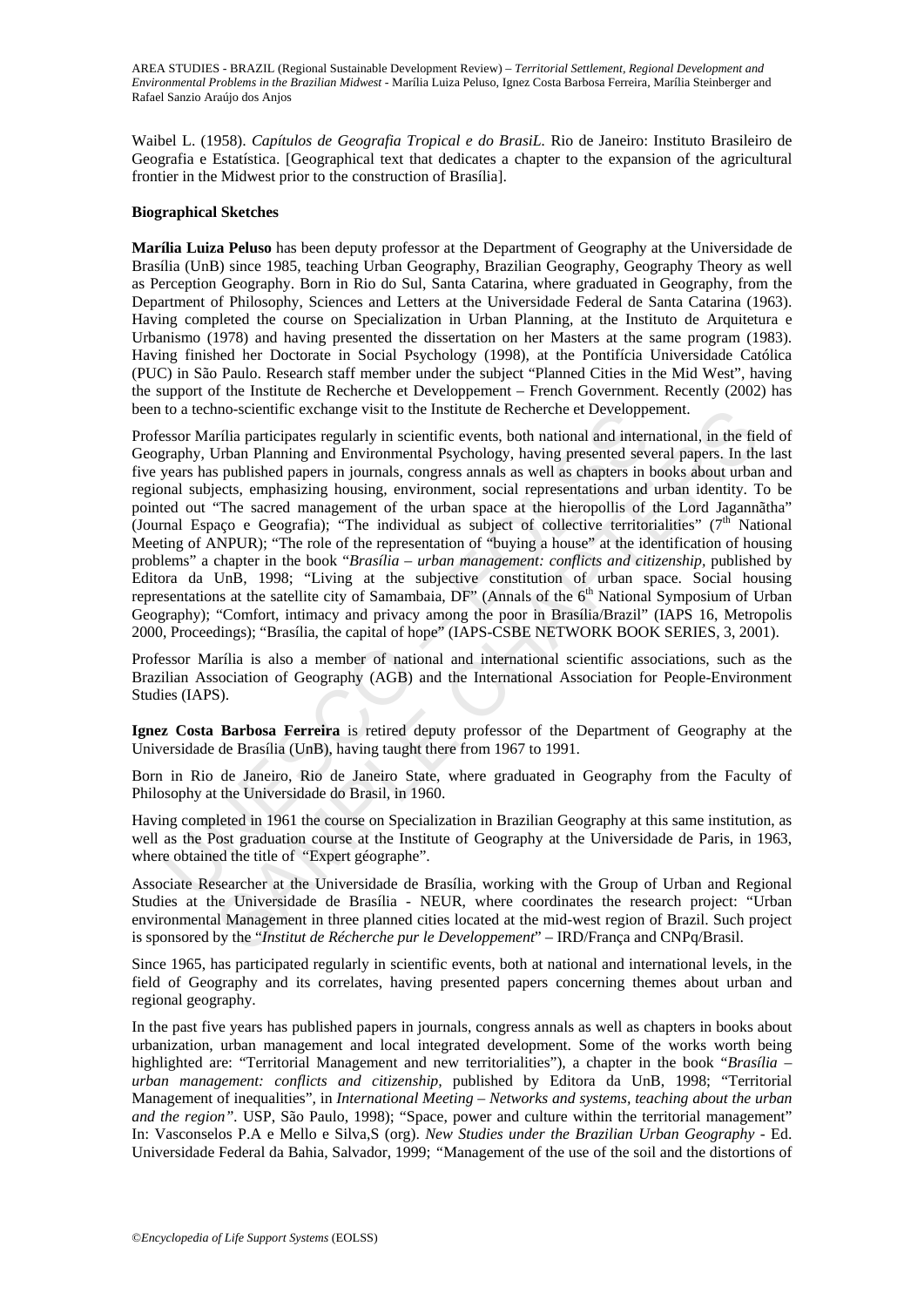urban growth. The case of urban agglomerate in Brasília", part of the collective work: *Management of the use of the soil and the distortions of urban growth*) published by IPEA, 2003.

**Marília Steinberger** has been deputy professor at the Department of Geography at the Universidade de Brasília (UnB) since 1994, teaching political geography, urban environment and economics geography. Born in Rio de Janeiro where graduated in Economic Sciences at the Faculdade de Ciências Políticas e Econômicas do Rio de Janeiro. Having taken her Master degree in Urban and Regional Planning at the COPPE-UFRJ (Coordenação de Programas de Pós-Graduação em Engenharia da Universidade Federal do Rio de Janeiro), having concluded the course in 1976.

Professor Marília Steinberger has already taught urban and regional economy at the master courses of the Post-graduation programs under the subject Urban and Regional Planning at PROPUR/UFRGS (1973- 1976) and FAU/UnB (1986-1989). Professor Marília has also, during the 70's and the 80's, performed professional activities as planning technician at IPEA (Research Institute of Applied Economics), as Urban Political Coordenator as well as Development Regional Secretary at the Ministery of Inland. Having taken her Doctorate in Urban and Regional Planning – Environmental Urban Structures in 1994 at FAU-USP (Urban and Architecture Faculty from the University of São Paulo), has been developing researches in the field of urban, regional and environmental politics as member of the Group of Urban and Regional Studies (NEUR/UnB).

She has also been the coordinator of the international project "Methodological Discussions and Application of Economic-Ecological Zoning in Urban Areas", in partnership with the Development Planning Unit/University College London, and with the support DFID/ British Council since 1999. She coordinates also research projects on the subject 'Tourism Potencialities in the Mid West region' as well as "Bringing back Urban and Regional Politics in the History of Brazil.

-USP (Urban and Architecture Faculty from the University of São Paulo), chords in the field of urban, regional and environmental politics as member of the field of urban, regional and environmental politics as member of t Jrban and Architecture Faculty from the University of São Paulo), has been develocides (NEUR/UnB). Than and Architecture Faculty from the University of São Paulo), has been develocides (NEUR/UnB).<br>
the field of urban, reg Professor Marília has participated regularly in scientific events, both at national and international levels, in the field of urban and regional planning. Has published articles in journals and written chapters in books among those: "Zonificación Ecológico-Económica como instrumento de Gestión Ambiental urbana-rural: el Caso de la Amazonia Brasileña", published by Cuadernos del CENDES, Caracas, v. 53, 2003. "The construction of myths on the (in) sustainability of (on) urban space*",* published Brasilian Journal of Urban and Regional Studies (ANPUR), São Paulo, v. A3, n. 4, 2001 "Urban air pollution by wildfire in the Brazilian Amazon" In: Brebbia, C.A.; Martin-Duque, J.F.. (Org.). Air Pollution X. 1ª ed. Southampton-UK: WIT PRESS, 2002. *"*Management of the use of the soil and the distortions of urban growth. The case of urban agglomerate in Brasília", part of the collective work: *Management of the use of the soil and the distortions of urban growth*, published by IPEA, 2003.

**Rafael Sanzio Araújo** dos Anjos has been deputy professor at the Department of Geography at the Universidade de Brasília (UnB).Born in the region of Recôncavo in the state of Bahia, has graduated in Geography from the Geosciences Institute at the Universidade Federal da Bahia (1983).Has taken the course on Specialization on Remote Censoring Applied to Environmental Management, at the Universidade Estadual Paulista (Campus Rio Claro – 1985).Has taken the masters course on Urban Planning at the Faculdade de Arquitetura e Urbanismo - UnB (1991) and has completed the Doctorate in Space Information in 1995, at the Escola Politécnica – USP, having received "Poste D´Accueil" in the field of Instrumentation in Territorial Information from the Institut de Recherche pour lê Développement (IRD) in Montpellier - France.

Professor Rafael has been taught and given consultancy in technical-scientific visitation held at Universidade de Abidjan – Côte D´Ivoire (1998) and recently (2002) has performed technical-scientific visitation at the Département de Géographie da École Normale Supérieure (ENS) in *Paris – FR*.

Researches, articles and papers written and published emphasize the investigation of spatial processes which form urban dynamics; techniques of cartographic representation applied to territorial planning and teaching; the historiography of the African continent; the mapping of the remaining communities of old "quilombos" in Brazil and the elaboration of teaching material for various levels of school education.

Consulting technician on the review of the Main Plan of Territorial Order of the Federal District Federal, project elaborated by the Government of the Federal District (1994-1995) of the Government of the Federal District.

Professor Rafael is author of the following papers: Map Multitemporal Picture of the Federal District